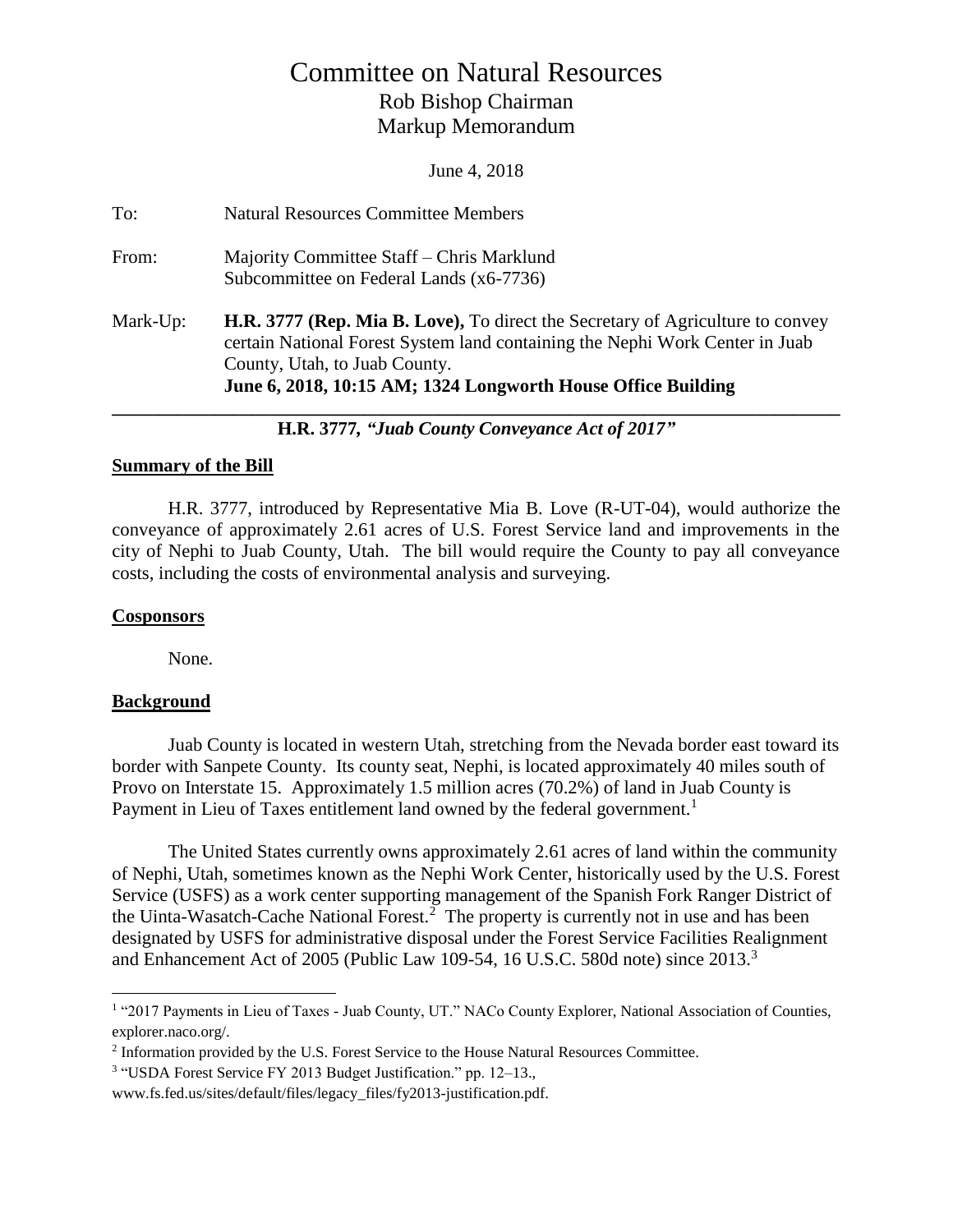The Juab County Special Service Fire District (SSFD) provides fire suppression and

wildland fire mitigation services to private and public lands in the unincorporated communities of Juab County, including parts of the Ashley, Manti-La Sal and Fish Lake National Forests.<sup>4</sup> Under a current agreement with USFS, the SSFD houses its fire mitigation program on the unused USFS Nephi site.

On August 15, 2017, Juab County sent a letter to the Secretary of Agriculture requesting the property be conveyed to the County. The County intends to utilize the land to house its Wildlands Fire Team and equipment, with plans to construct a new fire station to serve the residents of Nephi and Juab County.

On April 27, 2018, the Juab County Commission passed Resolution No. 04272018, seeking conveyance of USFS's



Nephi Work Center. The resolution declared the Commission's intent to request the land conveyance authorized by H.R. 3777 within 90 days of the enactment of the legislation.

The Subcommittee on Federal Lands held a legislative hearing on H.R. 3777 on May 17, 2018. Juab County Commissioner and member of the Juab Special Service Fire District Board of Directors, The Honorable Byron B. Woodland, testified on behalf of Juab County, Utah, in support of the legislation.

# **Major Provisions/Analysis of H.R. 3777**

**Section 2. Land Conveyance, Nephi Work Center, Juab County, Utah.** This section authorizes conveyance without consideration of the Nephi Work Center contingent upon a written request from Juab County to the Secretary of Agriculture. The section requires conveyance costs incurred by the Secretary to be paid by the County and directs the Secretary to complete the conveyance within one year of the request.

# **Cost**

A Congressional Budget Office cost estimate has not yet been completed for this bill.

 4 Information provided by Juab County through the office of Rep. Love (UT-4).